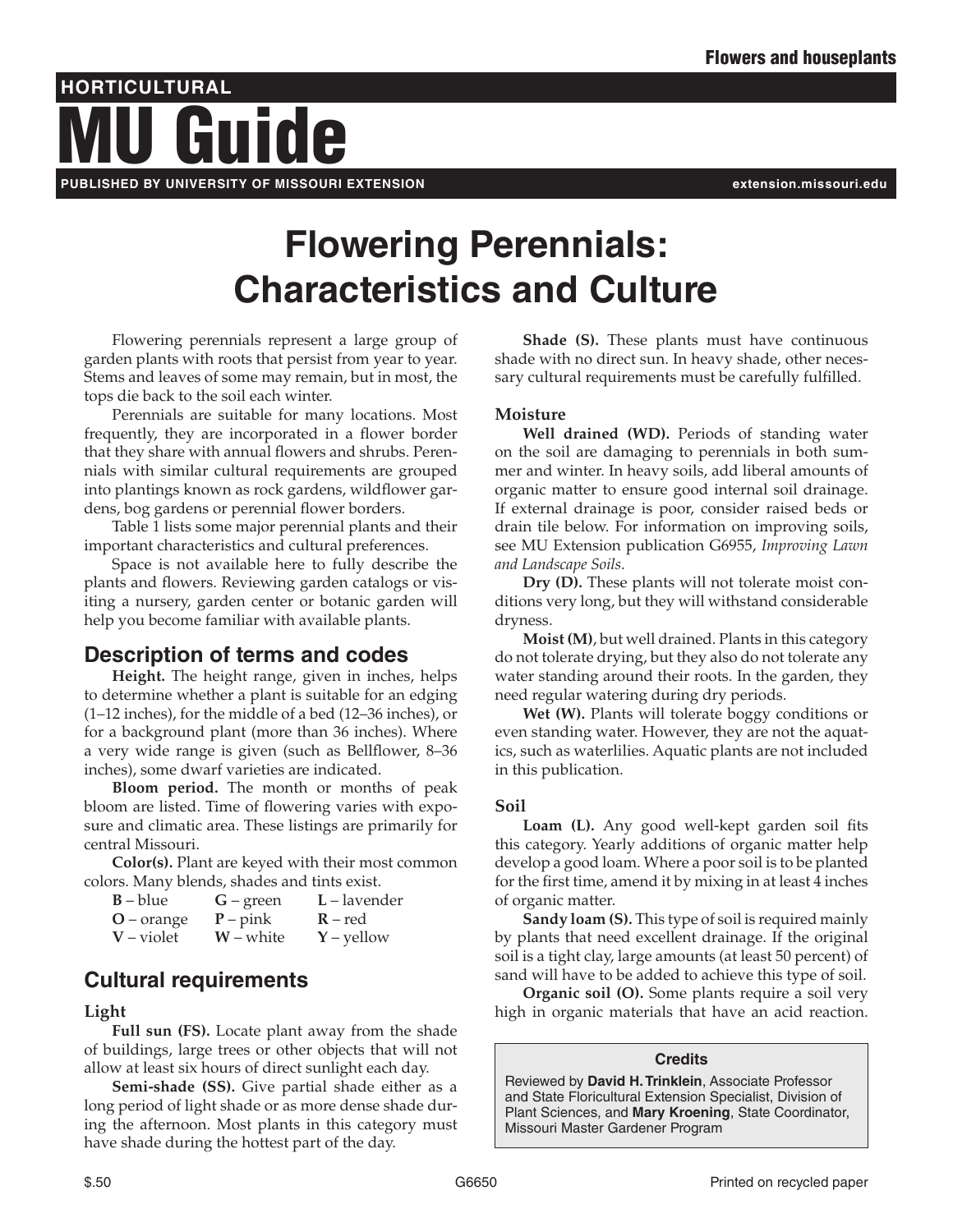Where soils are not naturally this way, liberal amounts (up to 33 percent) of peat moss mixed thoroughly with the soil can achieve this condition, and annual applications of sulphur may be necessary for maintenance.

**Woodland soil (W).** Such a soil is usually required for the wildflower garden. It results from decomposition of leaves and is fairly high in organic matter. It is not necessarily very acid soil. Add liberal quantities of leaf compost or peat to prepare this type of soil.

**Table 1. Characteristics and culture of flowering perennials.**

#### **Relative ease of care**

**E** – easy **M** – moderate **C** – challenging

#### **Remarks**

Unusual or outstanding plant and cultural characteristics are listed briefly. Included are notes on cultural ease, winter hardiness, or special uses, or emphasis of an extremely important cultural requirement.

| Common name,<br><b>Scientific name</b>                     | Height<br>(inches) | <b>Bloom</b><br>period | Color                  | Light     | <b>Moisture</b> |      | Relative<br>ease | <b>Remarks</b>                                                                         |
|------------------------------------------------------------|--------------------|------------------------|------------------------|-----------|-----------------|------|------------------|----------------------------------------------------------------------------------------|
| Anemone, Japanese,<br>Anemone japonica                     | $18 - 30$          | Sept.-frost            | W, P                   | SS        | <b>WD</b>       | L    | M                | Dislikes transplanting. Spring plant only.                                             |
| Anthemis, Golden Marguerite,<br>Anthemis tinctoria         | $12 - 24$          | Aug.-frost             | Y                      | <b>FS</b> | <b>WD</b>       | L    | M                | Attractive fine-cut leaves. Divide every<br>3-4 years. Self-seeds readily.             |
| Artemisia,<br>Artemisia sp.                                | $9 - 36$           | Aug.-Sept.             | W, Y                   | <b>FS</b> | <b>WD</b>       | L, S | Е                | Many species and varieties. Includes<br>Silver King and Silver Mound.                  |
| Aster, Michaelmas daisy,<br>Aster hybrids                  | $12 - 72$          | July-frost             | W, R, B,<br>L, V, P    | <b>FS</b> | M, WD           | L    | M                | Many varieties of differing growth habit.<br>Divide every other year.                  |
| Astilbe,<br>Astilbe sp.                                    | $12 - 24$          | May-June               | W, P                   | <b>FS</b> | M, WD           | L    | Е                | Easy to grow. Sometimes incorrectly<br>called spirea.                                  |
| Baby's breath,<br>Gypsophila paniculata                    | $18 - 30$          | June-July              | W, P                   | <b>FS</b> | <b>WD</b>       | L    | Е                | Easy to grow. Avoid acid soil. Add lime if<br>necessary.                               |
| Balloon flower.<br>Platycodon grandiflorum                 | $18 - 24$          | May-Aug.               | <b>B, W, P</b>         | <b>FS</b> | <b>WD</b>       | S    | M                | Weak-stemmed plant, may need staking.<br>Avoid wet places.                             |
| Basket-of-gold,<br>Aurinia saxatile                        | $12 - 18$          | May                    | Y                      | <b>FS</b> | <b>WD</b>       | S    | M                | Foliage gray. Suitable for rock garden.                                                |
| Beardtongue,<br>Penstemon sp.                              | $6 - 28$           | June-July              | P, R, L                | <b>FS</b> | <b>WD</b>       | S    | M                | Avoid acid soil. Fairly short-lived. Some<br>good as cut flower.                       |
| Bee-balm.<br>Monarda didyma                                | $18 - 24$          | July-Aug.              | R, P, L, W             | <b>FS</b> | WD, D           | L    | M                | Other species available. Useful for hot,<br>dry places. Also endures light shade.      |
| Bellflower,<br>Campanula sp.                               | $8 - 36$           | May-July               | W, B                   | FS, SS    | <b>WD</b>       | S    | M                | Needs excellent drainage. Avoid clay.<br>Mulch in winter. Species vary in height.      |
| Bergenia,<br>Bergenia cordifolia                           | $12 - 15$          | May-June               | P, W                   | SS        | M               | L    | M                | Waxy foliage remains green in winter.                                                  |
| Blackberry lilv.<br>Belamcanda chinensis                   | $24 - 36$          | July-Aug.              | $\circ$                | <b>FS</b> | <b>WD</b>       | L    | Е                | Flowers followed by blackberry-like seed<br>clusters.                                  |
| Black-eyed Susan,<br>Rudbeckia fulgida                     | $24 - 36$          | June-July              | Y, O                   | <b>FS</b> | <b>WD</b>       | L    | E                | Very tolerant. Good for bold splash of<br>color.                                       |
| Bleeding heart, Old-fashioned,<br>Dicentra spectabilis     | $18 - 24$          | May                    | P, R                   | FS, SS    | <b>WD</b>       | L    | M                | Easy to grow. Should be fall planted.                                                  |
| Blue false indigo,<br>Baptisia australis                   | $36 - 48$          | May-June               | B                      | <b>FS</b> | <b>WD</b>       | S, L | Е                | Also called rattlebush. Missouri native.                                               |
| Blue flax.<br>Linum perenne                                | $12 - 28$          | June-Aug.              | B                      | <b>FS</b> | <b>WD</b>       | L    | Е                | Likes poor soil. Lasts about 3 years.<br>Easily grown from seeds planted in spring.    |
| Boltonia,<br>Boltonia asteroides                           | $24 - 48$          | Aug.-Sept.             | W, P                   | <b>FS</b> | <b>WD</b>       | L    | E                | Choose named cultivars. Species gets too<br>tall for most gardens.                     |
| Brunnera, Siberian bugloss,<br>Brunnera macrophylla        | $12 - 18$          | May-June               | B                      | SS        | M, WD           | L    | M                | Resembles forget-me-not.                                                               |
| Butterfly weed.<br>Asclepias tuberosa                      | $12 - 20$          | Aug.                   | 0, Y, R                | <b>FS</b> | <b>WD</b>       | S    | E                | Difficult to transplant. Suited to hot, dry<br>sites.                                  |
| Candytuft, Evergreen,<br><i><b>Iberis sempervirens</b></i> | $8 - 12$           | April                  | W                      | <b>FS</b> | <b>WD</b>       | L    | M                | For rock garden and stone walls, or<br>groundcover.                                    |
| Chrysanthemum,<br>Dendranthema hybrids                     | $10 - 36$          | July-frost             | W, R, O,<br>V, L, P    | <b>FS</b> | <b>WD</b>       | L    | Е                | Varieties determine growth. Pinch tips of<br>tall types in early summer for bushiness. |
| Columbine,<br>Aquilegia hybrids                            | $6 - 36$           | April-June             | W, R, P, V,<br>B, L, Y | FS, SS    | <b>WD</b>       | S, L | E                | Fairly short-lived. Reseeds easily. Sow<br>seeds in early summer.                      |
| Coneflower, Purple,<br>Echinacea purpurea                  | $24 - 36$          | Aug.-Oct.              | P                      | FS        | <b>WD</b>       | L    | Е                | Tolerates very poor soil. Flower "petals"<br>drooping.                                 |
| Coral bells.<br>Heuchera sanguinea                         | $18 - 24$          | June                   | W, P, R                | FS, SS    | <b>WD</b>       | L    | M                | Divide every 3 years. Good cut flower.                                                 |
| Coreopsis, Thread-leaf tickseed,<br>Coreopsis verticillata | $18 - 30$          | June-Aug.              | Υ                      | FS, SS    | WD, M           | L    | Е                | Easy to grow. Blends well with other<br>perennials. Blooms all summer.                 |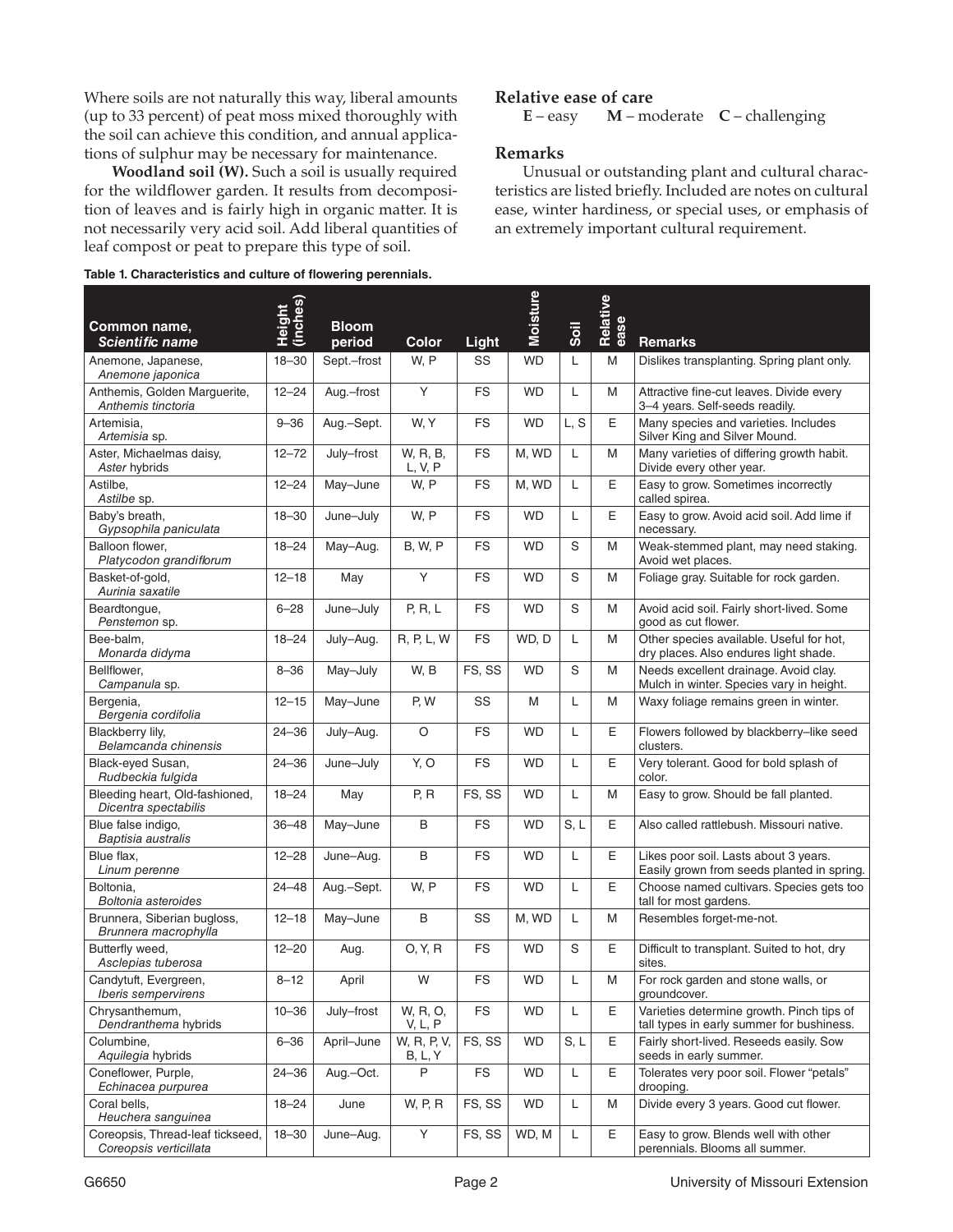| Common name,<br><b>Scientific name</b>           | Height<br>(inches) | <b>Bloom</b><br>period | <b>Color</b>              | Light        | <b>Moisture</b> | Soil | Relative<br>ease | <b>Remarks</b>                                                                    |
|--------------------------------------------------|--------------------|------------------------|---------------------------|--------------|-----------------|------|------------------|-----------------------------------------------------------------------------------|
| Daylily,<br>Hemerocallis hybrids                 | $15 - 36$          | June-Sept.             | R, O, Y,<br>L, P          | FS, SS       | WD.<br>M, D     | L    | E                | Easily grown. Adapts to many conditions.<br>Excellent hybrids available.          |
| Delphinium,<br>Delphinium hybrids                | $36 - 60$          | July-Aug.              | W, B, L                   | SS           | WD              | L    | M                | Likes cool weather. Give afternoon shade.<br>Needs excellent drainage.            |
| Evening primrose,<br>Oenothera sp.               | $8 - 36$           | July-Aug.              | Y, P                      | <b>FS</b>    | <b>WD</b>       | S, L | M                | Flowers open in evenings. Good rock<br>garden plant. Some are invasive.           |
| False dragonhead,<br>Physostegia virginiana      | $18 - 48$          | July-Sept.             | P, W                      | FS, SS       | M, WD           | L    | E                | Also called obedient plant. A vigorous<br>grower.                                 |
| False sunflower,<br>Heliopsis helianthoides      | 36                 | July-Sept.             | Y, O                      | <b>FS</b>    | <b>WD</b>       | L    | M                | Flowers good for cutting.                                                         |
| Foamflower.<br>Tiarella cordifolia               | $10 - 12$          | May-June               | W, P                      | SS, S        | <b>WD</b>       | L    | M                | Compact, spreading growth habit. Flowers<br>similar to Astilbe.                   |
| Foxglove,<br>Digitalis purpurea                  | $24 - 28$          | June                   | <b>V, P, W</b>            | SS           | M, WD           | L    | M                | Grow as biennial. Sow seed in coldframe<br>in Aug. or Sept. A cool-climate plant. |
| Gaillardia,<br>Gaillardia x grandiflora          | $24 - 30$          | July-Sept.             | Y, R                      | <b>FS</b>    | <b>WD</b>       | L    | M                | Easy to grow. Good cut flower.                                                    |
| Geum, Avens,<br>Geum hybrids                     | $12 - 20$          | July                   | <b>R, O, Y</b>            | <b>FS</b>    | <b>WD</b>       | S    | M                | Divide every 3 years. Provide winter<br>mulch.                                    |
| Globe thistle,<br>Echinops ritro                 | $24 - 48$          | July-Sept.             | B                         | FS, SS       | <b>WD</b>       | S, L | E                | Tolerates poor soil. Replant every 3-4<br>years.                                  |
| Globeflower,<br>Trollius europaeus               | $12 - 18$          | May                    | Y, O                      | FS, SS       | M, WD           | L    | M                | Do not let dry out. Good beside pools.                                            |
| Gooseneck loosestrife.<br>Lysimachia clethroides | $24 - 36$          | July-Aug.              | W                         | FS           | <b>WD</b>       | L    | Ε                | Very aggressive. May become invasive.                                             |
| Helenium, Sneezeweed,<br>Helenium autumnale      | $36 - 48$          | Aug.-Oct.              | Y, R                      | FS           | M, WD           | L    | Ε                | Good cut flower. Divide and replant every<br>3 years.                             |
| Hibiscus,<br>Hibiscus palustris                  | $24 - 60$          | July-Sept.             | W, P, R                   | <b>FS</b>    | M, WD           | L    | M                | Also called H. moscheutos. Flowers very<br>large.                                 |
| Hollyhock,<br>Alcea rosea                        | $48 - 72$          | July-Aug.              | W, P, R                   | <b>FS</b>    | <b>WD</b>       | L    | E                | Best grown as biennial. Seed outdoors<br>in July.                                 |
| Hosta, Plantain lily,<br>Hosta sp.               | $6 - 36$           | July-Aug.              | W, L                      | SS, S        | M, WD           | L    | Ε                | Useful as groundcover. Leaves large in<br>some types.                             |
| Iris, German,<br>Iris germanica                  | $12 - 36$          | April-June             | B, V, R, P,<br>W, Y, L, O | FS           | <b>WD</b>       | L    | Ε                | Easy to grow. Many varieties available.                                           |
| Iris, Japanese,<br>Iris kaempferi                | $18 - 36$          | June-July              | B, W, Y,<br>L, P          | FS, SS       | M, WD           | L    | M                | Suitable at the edge of ponds. Replant<br>every 4-5 years.                        |
| Iris, Siberian,<br>Iris siberica                 | $18 - 24$          | May-June               | W, B                      | FS, SS       | M, WD           | L    | Ε                | Likes rich soil. Never let dry out.                                               |
| Lamb's ears,<br>Stachys byzantina                | $12 - 18$          | June                   | P                         | FS, SS       | <b>WD</b>       | S, L | M                | Will grow in dry, poor soils. Woolly grayish<br>leaves.                           |
| Ladv's mantle.<br>Alchemilla mollis              | $10 - 12$          | June-July              | Y                         | FS. SS       | M               | L    | M                | Compact, spreading habit. Prefers a cool,<br>moist location.                      |
| Lavender,<br>Lavendula angustifolia              | $12 - 20$          | July-Aug.              | L                         | FS           | <b>WD</b>       | S    | M                | Likes poor soil. Very fragrant foliage.                                           |
| Leadwort,<br>Ceratostigma plumbaginoides         | $8 - 12$           | Aug.-frost             | B                         | <b>FS</b>    | <b>WD</b>       | S    | Ε                | Sometimes called plumbago. Semiwoody<br>groundcover.                              |
| Lenten rose,<br>Helleborus niger                 | $5 - 8$            | Feb.-March             | W                         | SS           | M, WD           | L    | C                | Needs rich soil. Do not transplant or<br>cultivate.                               |
| Leopard's bane,<br>Doronicum caucasicum          | $12 - 18$          | April                  | Υ                         | FS, SS       | M, WD           | L    | Ε                | Dormant in July-Aug. Plant among spring<br>bulbs.                                 |
| Liatris, Gayfeather,<br>Liatris sp.              | $24 - 48$          | July-Sept.             | W, L                      | <b>FS</b>    | <b>WD</b>       | S    | Ε                | Adapts well to dry locations. Spike flowers<br>open from top downward.            |
| Lily turf,<br>Liriope muscari                    | $6 - 10$           | Aug.                   | V, W                      | FS, SS,<br>S | <b>WD</b>       | S, L | Ε                | Evergreen border plant or groundcover.<br>Cut back old growth in spring.          |
| Lily-of-the-valley,<br>Convallaria majalis       | $6 - 8$            | May                    | W, P                      | SS           | M, WD           | L    | Ε                | Used for groundcover and cutting of<br>flowers.                                   |
| Loosestrife, yellow,<br>Lysimachia punctata      | $18 - 30$          | July-Sept.             | Υ                         | FS, SS       | M, W            | L    | Ε                | Needs semishade in dry soils.                                                     |
| Lungwort,<br>Pulmonaria longifolia               | $8 - 12$           | May-June               | $\sf B$                   | SS, S        | M               | L    | M                | Very distinctive foliage with unusual<br>variegation.                             |
| Lupine,<br>Lupinus hybrids                       | $24 - 40$          | June-July              | <b>B, W, P, Y</b>         | FS, SS       | <b>WD</b>       | S    | C                | Dislike hot summers. Short-lived in<br>Midwest.                                   |
| Meadow rue,<br>Thalictrum aquilegifolium         | $24 - 30$          | June-July              | P, V, W                   | FS, SS       | M, WD           | L    | M                | Foliage like columbine. Male and female<br>plants.                                |